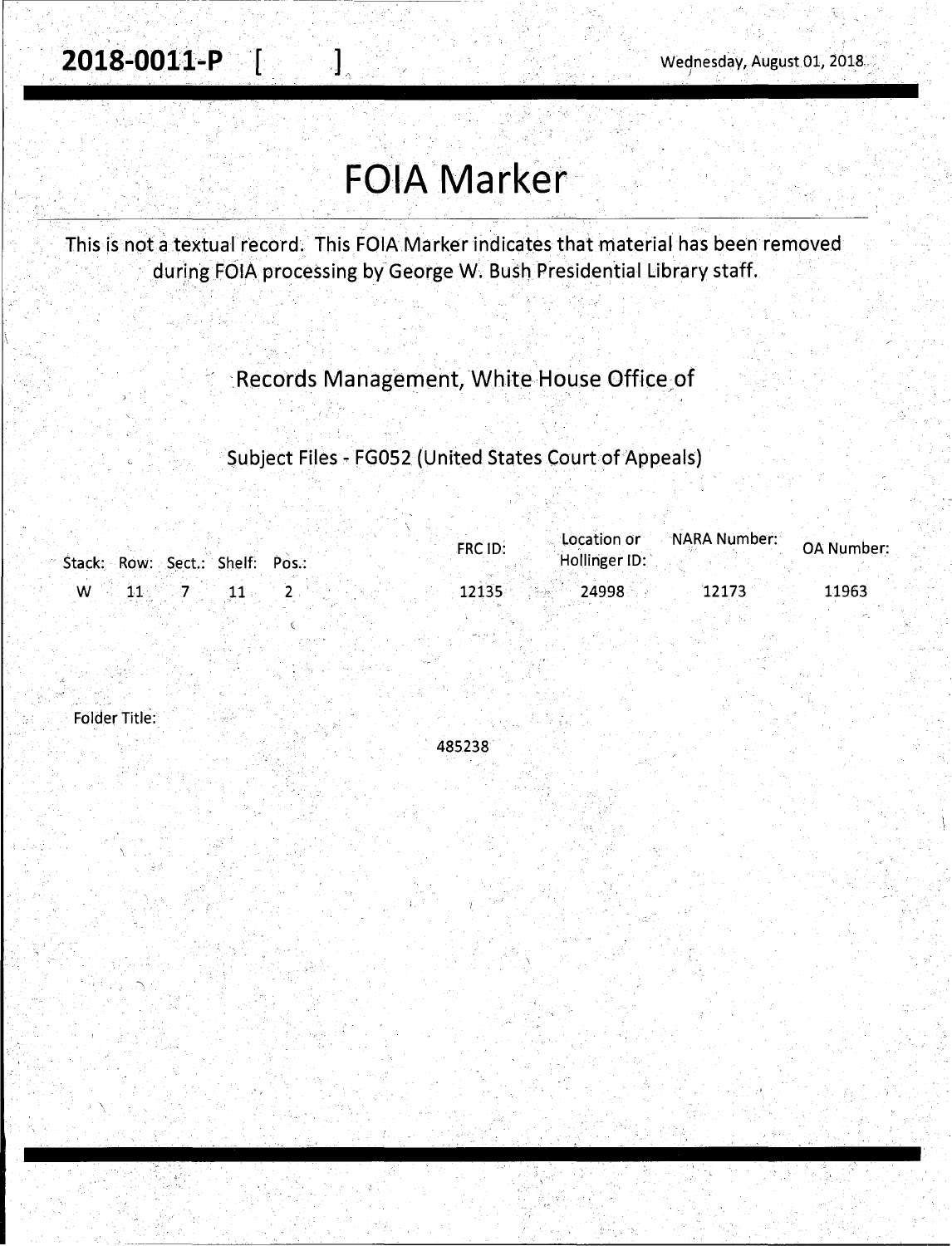# **Withdrawn/Redacted Material**  The. George W. Bush Library.

| <b>DOCUMENT FORM</b><br>NO.              |                                                | <b>SUBJECT/TITLE</b>                                                                                                                        |                                                                                                                                                                                     | <b>PAGES</b><br><b>DATE</b> | <b>RESTRICTION(S)</b>                                                            |
|------------------------------------------|------------------------------------------------|---------------------------------------------------------------------------------------------------------------------------------------------|-------------------------------------------------------------------------------------------------------------------------------------------------------------------------------------|-----------------------------|----------------------------------------------------------------------------------|
| 001                                      | Form                                           | Correspondence Tracking Worksheet [with attachments]                                                                                        |                                                                                                                                                                                     | 07/25/2001<br>∙3. ⊹         | P2; P6/b6;                                                                       |
|                                          |                                                |                                                                                                                                             |                                                                                                                                                                                     |                             |                                                                                  |
|                                          |                                                |                                                                                                                                             |                                                                                                                                                                                     |                             |                                                                                  |
|                                          |                                                |                                                                                                                                             |                                                                                                                                                                                     |                             |                                                                                  |
|                                          |                                                |                                                                                                                                             |                                                                                                                                                                                     |                             |                                                                                  |
|                                          |                                                |                                                                                                                                             |                                                                                                                                                                                     |                             |                                                                                  |
|                                          |                                                |                                                                                                                                             |                                                                                                                                                                                     |                             |                                                                                  |
|                                          |                                                |                                                                                                                                             |                                                                                                                                                                                     |                             |                                                                                  |
|                                          |                                                |                                                                                                                                             |                                                                                                                                                                                     |                             |                                                                                  |
|                                          |                                                |                                                                                                                                             |                                                                                                                                                                                     |                             |                                                                                  |
|                                          |                                                |                                                                                                                                             |                                                                                                                                                                                     |                             |                                                                                  |
|                                          |                                                |                                                                                                                                             |                                                                                                                                                                                     |                             |                                                                                  |
|                                          |                                                |                                                                                                                                             |                                                                                                                                                                                     |                             |                                                                                  |
|                                          | <b>COLLECTION TITLE:</b>                       | Records Management, White House Office of                                                                                                   |                                                                                                                                                                                     |                             |                                                                                  |
| <b>SERIES:</b>                           |                                                |                                                                                                                                             |                                                                                                                                                                                     |                             |                                                                                  |
| <b>FOLDER TITLE:</b>                     |                                                | Subject Files - FG052 (United States Court of Appeals)                                                                                      |                                                                                                                                                                                     |                             |                                                                                  |
| 485238                                   |                                                |                                                                                                                                             |                                                                                                                                                                                     |                             |                                                                                  |
| FRC-ID:<br>12135                         |                                                |                                                                                                                                             |                                                                                                                                                                                     |                             |                                                                                  |
|                                          |                                                |                                                                                                                                             | <b>RESTRICTION CODES</b>                                                                                                                                                            |                             |                                                                                  |
|                                          | Presidential Records Act - [44 U.S.C. 2204(a)] |                                                                                                                                             | Freedom of Information Act - [5 U.S.C. 552(b)]                                                                                                                                      |                             |                                                                                  |
|                                          |                                                | P1 National Security Classified Information [(a)(1) of the PRA]<br>P2 Relating to the appointment to Federal office [(a)(2) of the PRA]     | $b(1)$ National security classified information $[(b)(1)$ of the FOIA]<br>b(2) Release would disclose internal personnel rules and practices of                                     |                             |                                                                                  |
|                                          | financial information $[(a)(4)$ of the PRA]    | P3 Release would violate a Federal statute $[(a)(3)$ of the PRA]<br>P4 Release would disclose trade secrets or confidential commercial or   | an agency $[(b)(2)$ of the FOIA]<br>b(3) Release would violate a Federal statute [(b)(3) of the FOIA]                                                                               |                             |                                                                                  |
|                                          |                                                | P5 Release would disclose confidential advice between the President                                                                         | b(4) Release would disclose trade secrets or confidential or financial<br>information $[(b)(4)$ of the FOIA]                                                                        |                             |                                                                                  |
|                                          | personal privacy $[(a)(6)$ of the PRA]         | and his advisors, or between such advisors [a)(5) of the PRA]<br>P6 Release would constitute a clearly unwarranted invasion of              | b(6) Release would constitute a clearly unwarranted invasion of<br>personal privacy $[(b)(6)$ of the FOIA].<br>b(7) Release would disclose information compiled for law enforcement |                             |                                                                                  |
| 2201(3).                                 |                                                | PRM. Personal record misfile defined in accordance with 44 U.S.C.                                                                           | purposes $($ (b) $(7)$ of the FOIA $\}$<br>b(8) Release would disclose information concerning the regulation of<br>financial institutions $[(b)(8)$ of the FOIA]                    |                             |                                                                                  |
| <b>Deed of Gift Restrictions</b>         |                                                |                                                                                                                                             | b(9) Release would disclose geological or geophysical information<br>concerning wells $($ (b) $(9)$ of the FOIA]                                                                    |                             |                                                                                  |
|                                          |                                                | A. Closed by Executive Order 13526 governing access to national                                                                             | <b>Records Not Subject to FOIA</b>                                                                                                                                                  |                             |                                                                                  |
| security information.<br>of gift. $\sim$ | 지난 사람 나는 모습이 있다                                | B. Closed by statute or by the agency which originated the document.<br>C. Closed in accordance with restrictions contained in donor's deed | the Freedom of Information Act.                                                                                                                                                     |                             | Court Sealed - The document is withheld under a court seal and is not subject to |